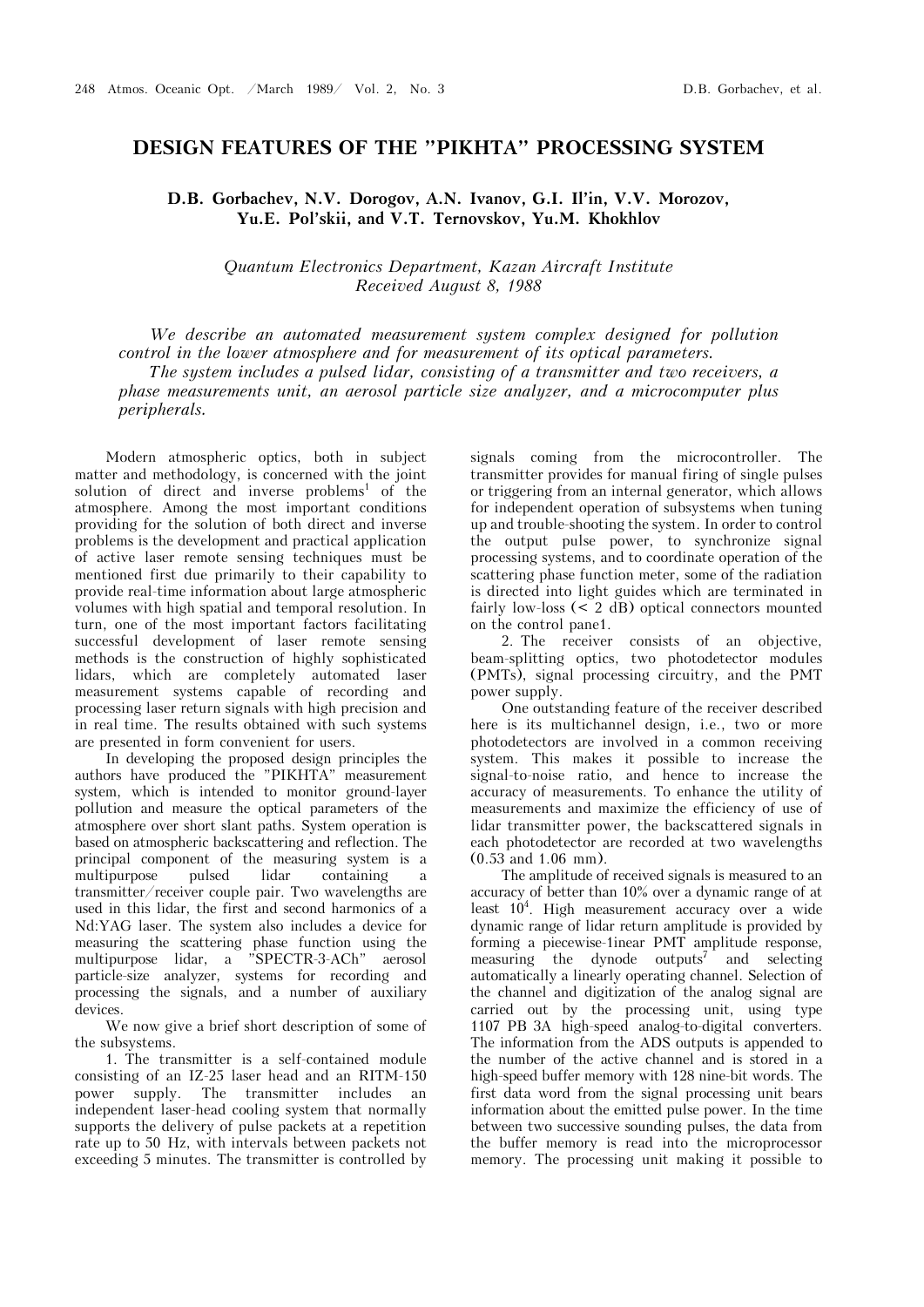delay triggering the digitization and to change the ADC sampling rate in real time so as to more carefully analyze a selected segment along the propagation path.

The system may contain, depending on the problems under consideration, from two to six receiving modules, four of which can be packaged with the transmitter module; the other two receivers are external and are used to determine atmospheric transmission along slant paths.

3. The phase measurement system consists of two receiving modules and an optomechanical unit. By means of an optical cable, the sounding radiation from the transmitter is introduced into the optomechanical unit, where it is split into six channels and fed to delay lines made of low-loss optical fiber. From the delay lines, the radiation is directed through collimators onto the object under study, at various angles to the axis of the photoreceiver. To increase phase-measurement angular resolution, it is possible to turn the optomechanical unit relative to the photoreceiver in 1° steps. The results of the scattering phase function measurements are processed by a built-in controller, and are then sent to the central processor or to the printer. The instrument is functionally connected to the "SPEKTR-3-AC"8 aerosol particle-size analyzer, which makes it possible to monitor the spectrum of aerosol particle size while simultaneously measuring the aerosol scattering phase function.

The measurement system described above makes it possible to measure simultaneously:

a) lidar return signals at a maximum sampling rate of 100 MHz, with relative measurement error  $\pm 5\%$  at a sounding path length of up to 20 km, and with input dynamic range  $\sim 10^4$ ;

b) phase measurement signals from the field obtained at 6 scattering angles with dynamic range also  $\sim 10^4$ ;

c) sizes of par-tides in  $0.2-40 \mu m$  range and number densities of aerosol particles up to  $15\times10^{3}$  cm<sup>-3</sup> in a local volume, mass density, and visibility;

d) signals received from remote photodetectors at a distance up to 1.5 km, with input dynamic range  $\sim 10^4$ .

All of the measurements are carried out automatically with the built-in microprocessors. Overall system control, data collection and processing are performed by the central microcomputer.

A block diagram of the automatic data processing system is shown in the figure. The input of preliminary information into peripheral devices and the collection of information obtained in the process of measurement are accomplished with the help of the central micro-computer. To do this, a system applications program is loaded into the central microcomputer before beginning work.

The program consists of

a) a routine to handle lidar return signals;

b) a routine for phase measurements signal processing;

c) a routine to process the data obtained by the particle size analyzer;

d) a routine to process the signals received from external photodetectors.

The routine to process the lidar return signals contains the following Information:

1. Sampling rate of the analog-to-digital converters.

2. Delay time of ADC triggering.

3. Number of pulses per measurement.

4. Frequency of laser radiation.

5. Number of measurements.

6. Period of measurements.

7. Table of various coefficients necessary for signal restoration.

Following startup, this information from the central microcomputer is read into the microprocessor module of the lidar. During operation, the sampling rate and trigger delay are read into the lidar signal processing unit. The signal processing system enables one to sample lidar returns at 100 MHz, 50 MHz, 25 MHz, and 6.25 MHz. By delaying the ADC trigger, one can make measurements from 12 m to 20 km in steps of 189 m. The maximum number of pulses available per measurement is 32, at a maximum repetition rate of up to 30 Hz. The number of measurements is effectively unlimited. The system makes it possible to process two signals simultaneously, and to measure lidar returns at two wavelengths.

The phase processing routine contains the following information:

1. Table of coefficients necessary for restoring the signals.

2. Information on scattering angles.

3. Number of measurements.

4. Number of pulses.

The particle size analysis program contains:

1. Information about the time of measurement, the flow speed of the medium, the counting volume cross section.

2. An algorithm for calculating the microparticle number density in a local volume.

3. An algorithm for calculating the moments of the particle size distribution.

4. An algorithm for calculating the mass density and visibility.

Data on microparticle sizes is accumulated in the spectrometer microprocessor module. The module chooses the measurement regime (background monitoring, PMT dark-current monitoring), and also the time of measurement. Upon request from the microcomputer, information about the particle size spectrum is sent to the central processor. The calculation of the above parameters and their correlation with the phase data improve the accuracy and reliability of the data obtained.

The program for external photodetectors contains:

1. Trigger delays of the ADCs.

2. Initial data on photodetector placement.

3. Number of pulses per measurement.